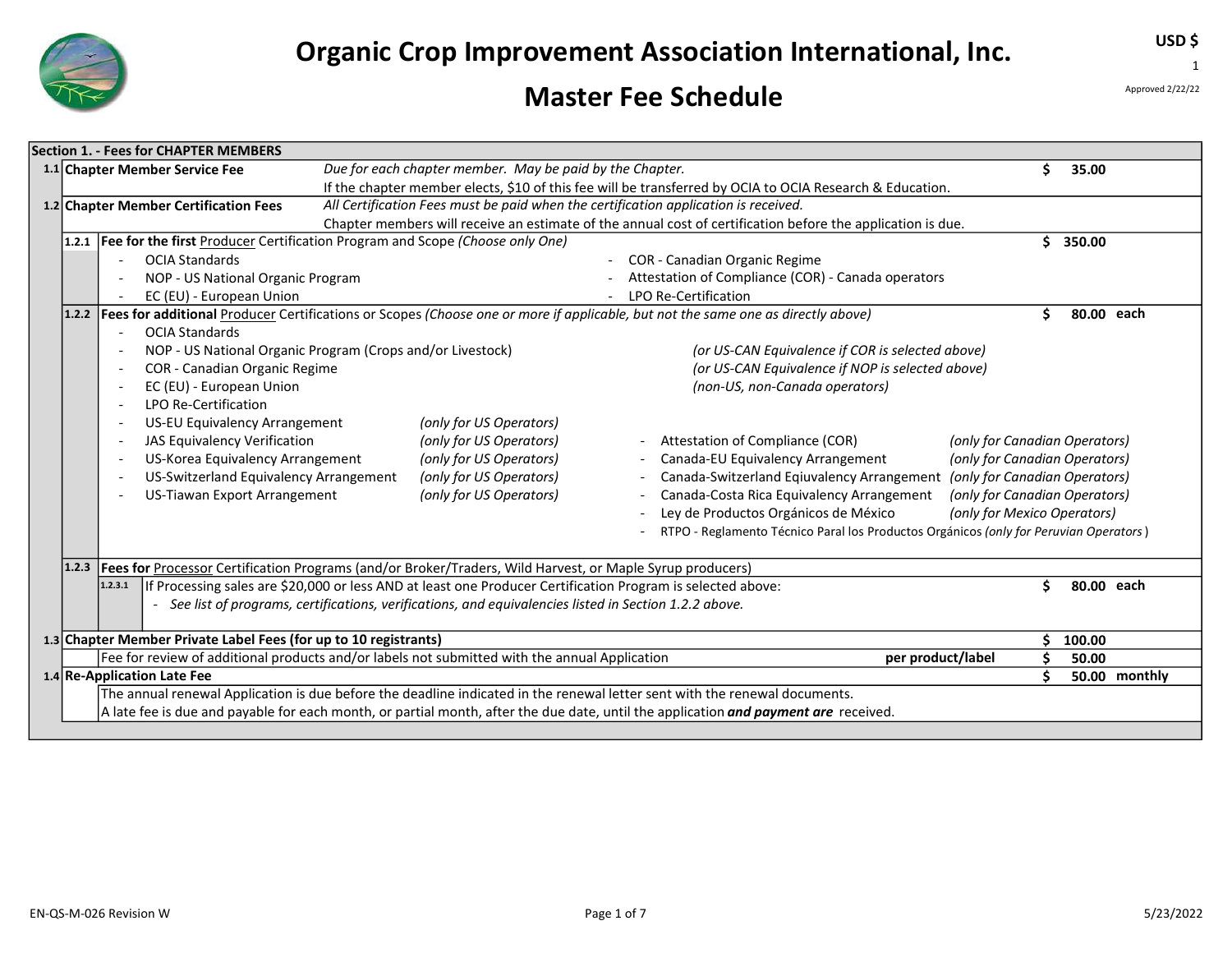

### Master Fee Schedule

Approved 2/22/22

USD \$

|                         | Flat fee per certified acres (or other units), according to the following table:<br>1.5 Chapter Member ACREAGE-BASED User Fees                              |     |       |                 |
|-------------------------|-------------------------------------------------------------------------------------------------------------------------------------------------------------|-----|-------|-----------------|
| 1                       | Small Grains and Small Grain Seeds - including barley, buckwheat, dry peas, durum, millet, milo, mustard, oats, rye, sorghum, spelt, and wheat              | S   |       | 1.50 per acre   |
| $\overline{\mathbf{2}}$ | Large Grains and Large Grain Seeds - including corn, dry beans, flax, lentils, rice, soybeans, sunflowers, quinoa, and other oilseeds                       | S   |       | 2.95 per acre   |
| 3                       | Forage/Hay Crops - including alfalfa and alfalfa mixtures, chop, clover and clover mixtures, grass, hay, vetch, and other silages                           | \$  |       | 0.55 per acre   |
| 4                       | Forage Seed Production - including alfalfa, clover, grass, and radish                                                                                       | \$. |       | 1.60 per acre   |
| - 5                     | Hay - On portion of hay fed to the operator's own livestock                                                                                                 | S   |       | 0.05 per acre   |
| -6                      | Other Land - including cover crops, fallow or idle acres, green manures, plowdown, and prevented planting                                                   | \$. |       | 0.05 per acre   |
| $\overline{7}$          | Pasture - fenced areas primarily used for grazing                                                                                                           | Ś   |       | 0.01 per acre   |
| 8                       | Permanent Non-Crop land - including biodiversity acres, bush, CRP, ecological acres, shrubs, yards, and lawns                                               |     |       | 0.00 per acre   |
| 9                       |                                                                                                                                                             |     |       |                 |
| 10                      | < 10 acres - including asparagus, beets, broccoli, carrots, onions, peppers, potatoes, pumpkins, spinach, squash, tomatoes, turnips<br>Vegetables -         | \$. |       | 25.00 flat fee  |
| 11                      | > 10 acres - above vegetable crops grown primarily for contract delivery and/or mechanically harvested                                                      | Ś   |       | 2.50 per acre   |
| 12                      | Greenhouse - >3000 sq. ft.<br>including mushrooms/fungus/sprouts,                                                                                           | \$  |       | 40.00 per house |
| 13                      | <3000 sq. ft.                                                                                                                                               | Ś   |       | 25.00 per house |
| 14                      |                                                                                                                                                             |     |       |                 |
| 15                      | Fruits and Nuts - including apples, berries, citrus, grapes, other fruits, and tree nuts                                                                    | \$  |       | 11.00 per acre  |
| 16                      | Specialty Crops - aloe, bamboo, cotton, cut flowers, hemp, herbs & spices, kudzu, mushrooms & fungus, seaweed, sugar cane, tobacco, trees                   | \$. |       | 3.15 per acre   |
| 17                      | Coffee etc - including Coffee, Tea, and Cocoa                                                                                                               | \$  |       | 1.30 per acre   |
| 18                      |                                                                                                                                                             |     |       |                 |
| 19                      | a. Large Animals-Breeding - Livestock (incl. slaughter eligible) beef and bison cows, culled cows, and weaned females for breeding                          | \$  |       | 0.50 per head   |
|                         | b. Beef and bison calves born in the current year                                                                                                           | \$  |       | 0.10 per head   |
| 20                      | Large Animals-Feeder/Slaughter - Livestock including cattle, weaned calves, and bison intended for market                                                   | \$  |       | 3.00 per head   |
| 21                      | Small Animals - including goats, hogs and pigs, llamas, rabbits, sheep and lambs                                                                            | \$. |       | 0.50 per head   |
| 22                      | Large Animals producing milk and dairy products -                                                                                                           | \$. |       | 7.50 per head   |
| 23                      | Small Animals producing milk and dairy products -                                                                                                           | \$. |       | 1.25 per head   |
| 24                      | Poultry for slaughter and eggs - including chickens, ducks, geese, quail, and turkeys                                                                       | \$  |       | 0.05 per head   |
| 25                      | Bee Hives -                                                                                                                                                 | Ś   |       | 2.00 per hive   |
| 26                      |                                                                                                                                                             |     |       |                 |
|                         | Percentage of gross sales per calendar year, whether Transaction Certificates (TCs) are issued or not.<br>1.6 Chapter Member SALES-BASED User Fees          |     | 0.75% |                 |
|                         | For Processors, Broker/Traders, Wild Harvest and Maple Syrup Producers, Sales-based User Fees are due on all value-added organic sales/services.            |     |       |                 |
|                         | For Producer/Processors, processing their own products, where acreage fees have been charged should pay 0.75% on the value added by the processing.         |     |       |                 |
|                         | Annual Sales will be verified at the time of inspection.                                                                                                    |     |       |                 |
|                         | 1.7 User Fee Policies                                                                                                                                       |     |       |                 |
|                         | The maximum amount of User Fees (for Sales-based and Acreage-based combined) that any member pays to OCIA Int'l, per calendar year is                       | \$. | 5,000 |                 |
|                         | Acreage-based User Fees will be based on the Product Listing Addendum and billed in full by OCIA International after certification is complete.             |     |       |                 |
|                         | Adjustments to acreage fees may be made by filing an "Additional Product/Program Affidavit" (APPA) with OCIA International, within 60 days from the date of |     |       |                 |
|                         | the acreage fee invoice issued by OCIA International. This will result in a revised Product Listing Addendum and an adjustment to the acreage fee invoice.  |     |       |                 |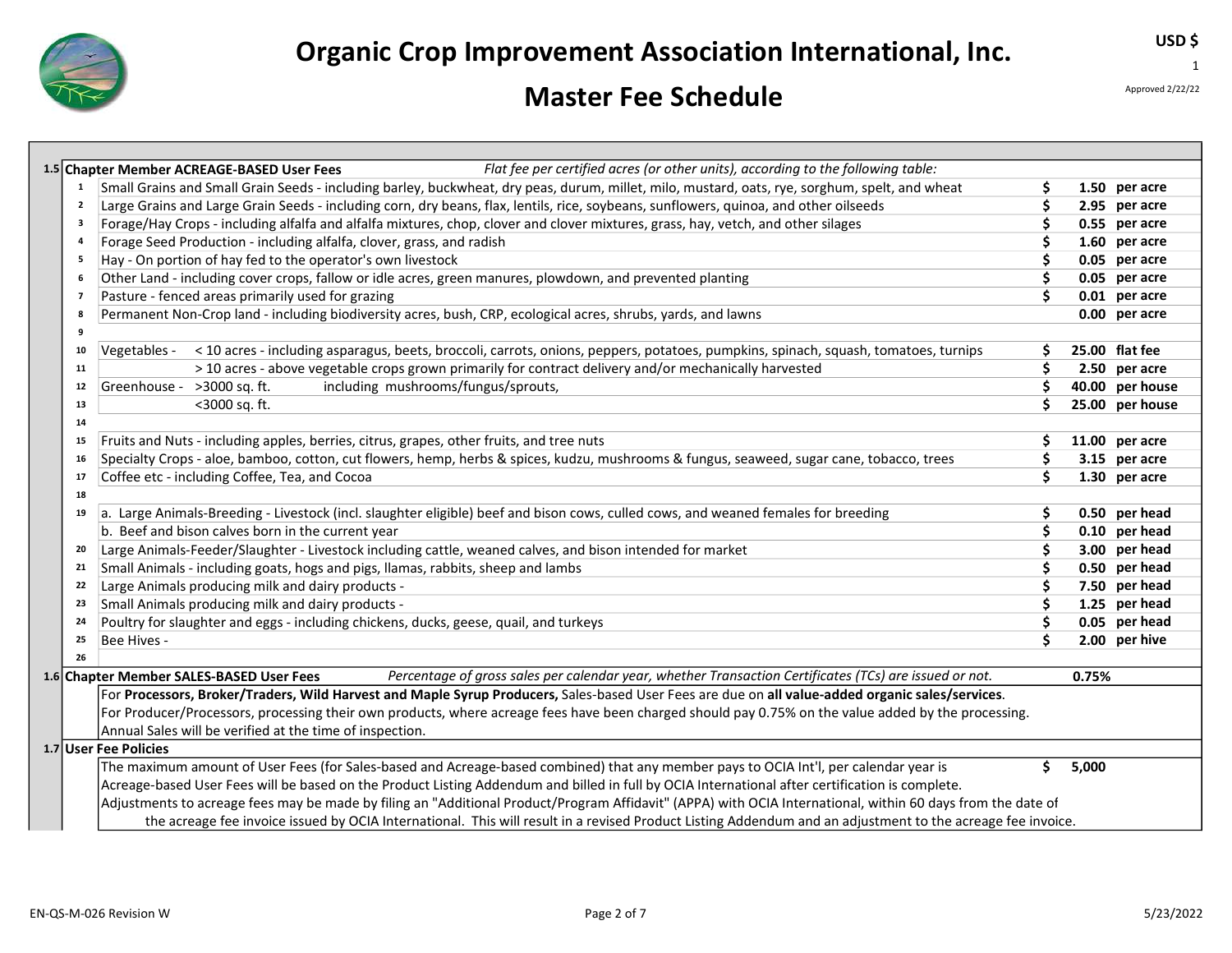

#### Master Fee Schedule

Approved 2/22/22

USD \$ 1

#### 1.8 Inspection Fees

Annual Inspections: In addition to the certification fee, operations are charged for annual inspection services. An inspection deposit is collected in advance along with the certification fees. Once an inspection has been completed, and the inspector has submitted an invoice to OCIA, the operator's account is either \*credited or invoiced\* for any balance difference. Inspection fees include, but are not limited to, the inspector's time spent in preparation for, execution of, and report production following the inspection; and travel expenses including transport, lodging, and meals. Inspection fees can vary significantly due to multiple factors including the size of the operation, location, complexity, inspector, and preparedness of records. The total inspection cost will generally be between \$300 and \$2500 for one day, depending on the previously noted factors.

OCIA makes every effort to combine inspection visits to operations in the same area whenever possible to divide and minimize expenses.

\*Note: Balance differences from the estimated amount to the actual inspection of \$10 or less will be written off. Overpayments over \$10 will either be credited to the operator's account or paid out by check.

Additional Inspections: If additional scheduled inspections are required to demonstrate substantial compliance or add new fields/sites or facilities, then the inspection costs as outlined above will be billed to the operator.

Unannounced Inspections: Certified operators are subject to unannounced inspections. In most cases, no additional fees are assessed to the operator for unannounced inspections. If OCIA has to conduct an investigation due to a complaint, the unannounced inspection will be charged to the operation if it results in a major noncompliance.

Cancelling Inspections: If you cancel a scheduled inspection with less than one week notice (from the date of the scheduled inspection) you may be assessed the inspector's preparation time, reimbursable expenses (travel, lodging, etc.) that have been incurred for the planned trip, as well as an administrative fee of \$100.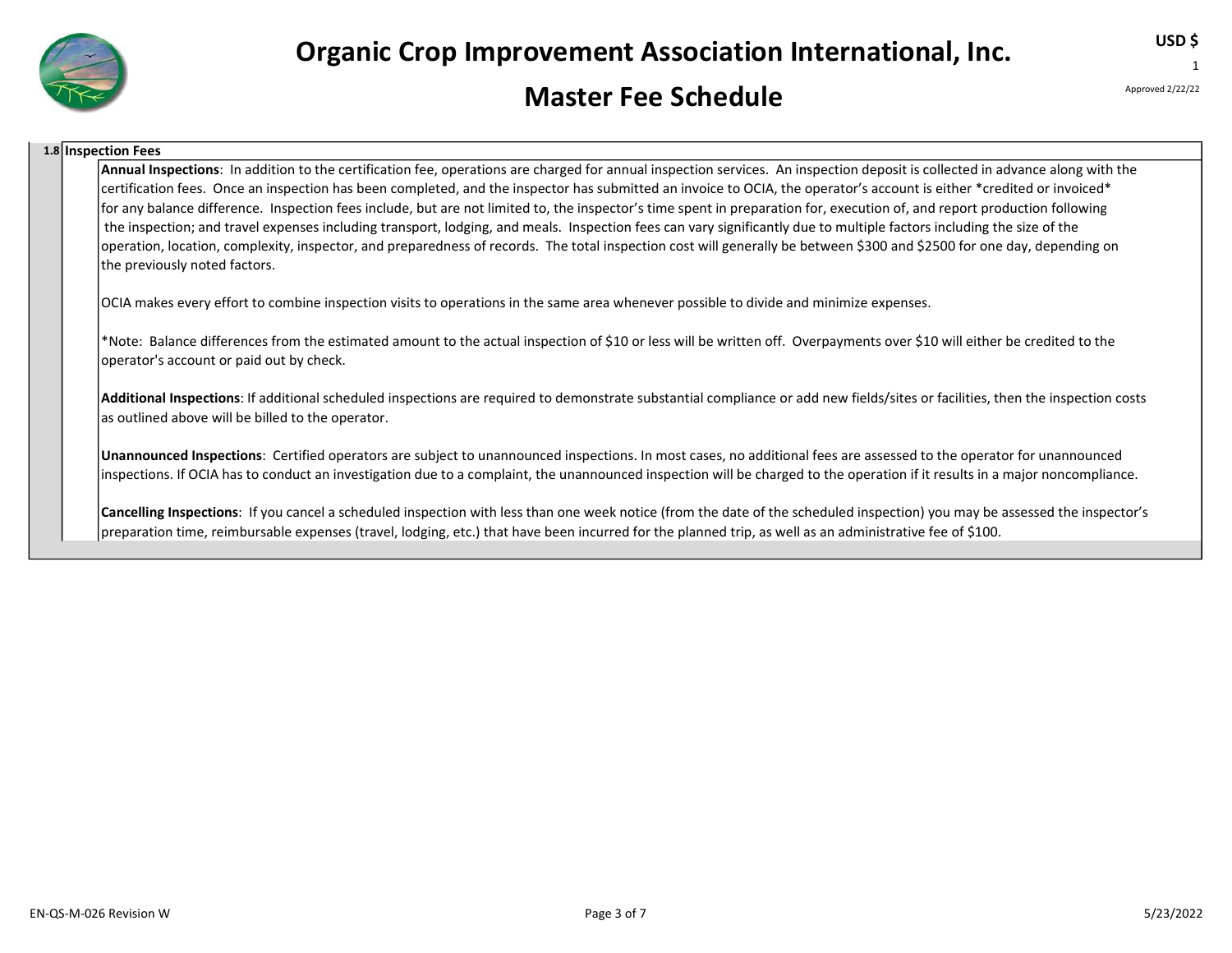

### Master Fee Schedule

USD \$ 1

Approved 2/22/22

| 2.1 OCIA International membership fee (optional)<br>Ś.<br>95.00<br>(Provides voting privileges at the Annual General Membership Meeting and 10% discount on OCIA Training classes.)<br>2.2 Certification Fees for any or all of the following programs or verifications:<br>Fee based on previous year's total organic sales,<br>or projected annual revenues for first-year operators.<br>\$<br>Ŝ.<br>20,000<br>900<br>0<br>to<br><b>OCIA Standards</b><br>$\mathbf{1}$<br>$\overline{\xi}$<br>\$<br>Ś<br>20,000<br>30,000<br>1,200<br>to<br>NOP - US National Organic Program<br>$\overline{2}$<br>\$<br>Ś.<br>Ś<br>40,000<br>1,400<br>COR - Canadian Organic Regime<br>30,000<br>to<br>3<br>\$<br>\$<br>1,600<br>EC (EU) - European Union<br>(non-US, non-Canada operators)<br>40,000<br>60,000<br>to<br>4<br>\$<br>\$<br>US-Canada Equivalency<br>(for Canadian Operators with COR)<br>60,000<br>80,000<br>1,900<br>to<br>5<br>Ŝ.<br>\$<br>80,000<br>Ś<br>2,200<br>(for US Operators with NOP)<br>to<br>110,000<br>6<br>\$<br>\$<br>110,000<br>\$<br>US-EU Equivalency Arrangement<br>(only for US Operators)<br>to<br>150,000<br>2,500<br>$\overline{7}$<br>\$<br>\$<br>Ś<br>US-Korea Equivalency Arrangement<br>150,000<br>200,000<br>2,900<br>(only for US Operators)<br>to<br>8<br>$\overline{\xi}$<br>\$<br>Ś<br>US-Switzerland Equivalency Arrangement<br>200,000<br>260,000<br>3,300<br>(only for US Operators)<br>to<br>9<br>\$<br>\$<br>Ś<br>3,800<br>US-Tiawan Export Arrangement<br>260,000<br>340,000<br>(only for US Operators)<br>to<br>10<br>\$<br>\$<br>Ś<br>340,000<br>440,000<br>JAS Equivalency Verification<br>(only for US Operators)<br>to<br>4,300<br>11<br>\$<br>\$<br>\$<br>Attestation of Compliance (COR)<br>440,000<br>560,000<br>(only for Canadian Operators)<br>to<br>4,850<br>12<br>\$<br>\$<br>\$<br>560,000<br>710,000<br>5,450<br>(only for Canadian Operators)<br>Canada-EU Equivalency Arrangement<br>to<br>13<br>\$<br>Ś<br>Canada-Switzerland Eqiuvalency Arrangemer (only for Canadian Operators)<br>710,000<br>900,000<br>Ś<br>6,050<br>to<br>14<br>Canada-Costa Rica Equivalency Arrangement (only for Canadian Operators)<br>Ŝ.<br>Ś.<br>900,000<br>1,100,000<br>Ś<br>6,650<br>to<br>15<br>Ley de Productos Orgánicos de México<br>(only for Mexico Operators)<br>Ś.<br>1,100,000<br>\$1,300,000<br>Ś<br>7,350<br>to<br>16<br>RTPO - Reglamento Técnico Paral los Productos Orgánicos (only for Peruvian Operators)<br>\$<br>\$1,600,000<br>1,300,000<br>Ś<br>8,050<br>to<br>17<br>1,600,000<br>\$1,900,000<br>\$<br>\$<br>8,750<br>to<br>18<br>Ś<br>\$<br>1,900,000<br>\$2,300,000<br>9,450<br>to<br>19<br>\$<br>Ś<br>10,300<br>2,300,000<br>20<br>up<br>2.3 Inspection Fees<br>See Section 1.8<br>2.4 Direct Associate Private Label Fees (for up to 10 registrants)<br>\$300.00<br>2.5 Re-Application Late Fee<br>\$ 125.00 monthly<br>The annual renewal Application is due before the deadline indicated in the renewal letter sent with the renewal documents.<br>A late fee is due and payable for each month, or partial month, after the due date, until the application <i>and payment are</i> received.<br>2.6 Additional Product and/or Label Submission<br>Fee for review of additional products and/or labels not submitted with the annual Application - single ingredient<br>per product/label<br>Ś<br>50.00 | Section 2. - Certification Fees for Direct Associates                                                            |                   |  |          |  |  |  |  |  |  |  |
|-----------------------------------------------------------------------------------------------------------------------------------------------------------------------------------------------------------------------------------------------------------------------------------------------------------------------------------------------------------------------------------------------------------------------------------------------------------------------------------------------------------------------------------------------------------------------------------------------------------------------------------------------------------------------------------------------------------------------------------------------------------------------------------------------------------------------------------------------------------------------------------------------------------------------------------------------------------------------------------------------------------------------------------------------------------------------------------------------------------------------------------------------------------------------------------------------------------------------------------------------------------------------------------------------------------------------------------------------------------------------------------------------------------------------------------------------------------------------------------------------------------------------------------------------------------------------------------------------------------------------------------------------------------------------------------------------------------------------------------------------------------------------------------------------------------------------------------------------------------------------------------------------------------------------------------------------------------------------------------------------------------------------------------------------------------------------------------------------------------------------------------------------------------------------------------------------------------------------------------------------------------------------------------------------------------------------------------------------------------------------------------------------------------------------------------------------------------------------------------------------------------------------------------------------------------------------------------------------------------------------------------------------------------------------------------------------------------------------------------------------------------------------------------------------------------------------------------------------------------------------------------------------------------------------------------------------------------------------------------------------------------------------------------------------------------------------------------------------------------------------------------------------------------------------------------------------------------------------------------------------------------------------------------------------------------------------------------------------------------------------------|------------------------------------------------------------------------------------------------------------------|-------------------|--|----------|--|--|--|--|--|--|--|
|                                                                                                                                                                                                                                                                                                                                                                                                                                                                                                                                                                                                                                                                                                                                                                                                                                                                                                                                                                                                                                                                                                                                                                                                                                                                                                                                                                                                                                                                                                                                                                                                                                                                                                                                                                                                                                                                                                                                                                                                                                                                                                                                                                                                                                                                                                                                                                                                                                                                                                                                                                                                                                                                                                                                                                                                                                                                                                                                                                                                                                                                                                                                                                                                                                                                                                                                                                             |                                                                                                                  |                   |  |          |  |  |  |  |  |  |  |
|                                                                                                                                                                                                                                                                                                                                                                                                                                                                                                                                                                                                                                                                                                                                                                                                                                                                                                                                                                                                                                                                                                                                                                                                                                                                                                                                                                                                                                                                                                                                                                                                                                                                                                                                                                                                                                                                                                                                                                                                                                                                                                                                                                                                                                                                                                                                                                                                                                                                                                                                                                                                                                                                                                                                                                                                                                                                                                                                                                                                                                                                                                                                                                                                                                                                                                                                                                             |                                                                                                                  |                   |  |          |  |  |  |  |  |  |  |
|                                                                                                                                                                                                                                                                                                                                                                                                                                                                                                                                                                                                                                                                                                                                                                                                                                                                                                                                                                                                                                                                                                                                                                                                                                                                                                                                                                                                                                                                                                                                                                                                                                                                                                                                                                                                                                                                                                                                                                                                                                                                                                                                                                                                                                                                                                                                                                                                                                                                                                                                                                                                                                                                                                                                                                                                                                                                                                                                                                                                                                                                                                                                                                                                                                                                                                                                                                             |                                                                                                                  |                   |  |          |  |  |  |  |  |  |  |
|                                                                                                                                                                                                                                                                                                                                                                                                                                                                                                                                                                                                                                                                                                                                                                                                                                                                                                                                                                                                                                                                                                                                                                                                                                                                                                                                                                                                                                                                                                                                                                                                                                                                                                                                                                                                                                                                                                                                                                                                                                                                                                                                                                                                                                                                                                                                                                                                                                                                                                                                                                                                                                                                                                                                                                                                                                                                                                                                                                                                                                                                                                                                                                                                                                                                                                                                                                             |                                                                                                                  |                   |  |          |  |  |  |  |  |  |  |
|                                                                                                                                                                                                                                                                                                                                                                                                                                                                                                                                                                                                                                                                                                                                                                                                                                                                                                                                                                                                                                                                                                                                                                                                                                                                                                                                                                                                                                                                                                                                                                                                                                                                                                                                                                                                                                                                                                                                                                                                                                                                                                                                                                                                                                                                                                                                                                                                                                                                                                                                                                                                                                                                                                                                                                                                                                                                                                                                                                                                                                                                                                                                                                                                                                                                                                                                                                             |                                                                                                                  |                   |  |          |  |  |  |  |  |  |  |
|                                                                                                                                                                                                                                                                                                                                                                                                                                                                                                                                                                                                                                                                                                                                                                                                                                                                                                                                                                                                                                                                                                                                                                                                                                                                                                                                                                                                                                                                                                                                                                                                                                                                                                                                                                                                                                                                                                                                                                                                                                                                                                                                                                                                                                                                                                                                                                                                                                                                                                                                                                                                                                                                                                                                                                                                                                                                                                                                                                                                                                                                                                                                                                                                                                                                                                                                                                             |                                                                                                                  |                   |  |          |  |  |  |  |  |  |  |
|                                                                                                                                                                                                                                                                                                                                                                                                                                                                                                                                                                                                                                                                                                                                                                                                                                                                                                                                                                                                                                                                                                                                                                                                                                                                                                                                                                                                                                                                                                                                                                                                                                                                                                                                                                                                                                                                                                                                                                                                                                                                                                                                                                                                                                                                                                                                                                                                                                                                                                                                                                                                                                                                                                                                                                                                                                                                                                                                                                                                                                                                                                                                                                                                                                                                                                                                                                             |                                                                                                                  |                   |  |          |  |  |  |  |  |  |  |
|                                                                                                                                                                                                                                                                                                                                                                                                                                                                                                                                                                                                                                                                                                                                                                                                                                                                                                                                                                                                                                                                                                                                                                                                                                                                                                                                                                                                                                                                                                                                                                                                                                                                                                                                                                                                                                                                                                                                                                                                                                                                                                                                                                                                                                                                                                                                                                                                                                                                                                                                                                                                                                                                                                                                                                                                                                                                                                                                                                                                                                                                                                                                                                                                                                                                                                                                                                             |                                                                                                                  |                   |  |          |  |  |  |  |  |  |  |
|                                                                                                                                                                                                                                                                                                                                                                                                                                                                                                                                                                                                                                                                                                                                                                                                                                                                                                                                                                                                                                                                                                                                                                                                                                                                                                                                                                                                                                                                                                                                                                                                                                                                                                                                                                                                                                                                                                                                                                                                                                                                                                                                                                                                                                                                                                                                                                                                                                                                                                                                                                                                                                                                                                                                                                                                                                                                                                                                                                                                                                                                                                                                                                                                                                                                                                                                                                             |                                                                                                                  |                   |  |          |  |  |  |  |  |  |  |
|                                                                                                                                                                                                                                                                                                                                                                                                                                                                                                                                                                                                                                                                                                                                                                                                                                                                                                                                                                                                                                                                                                                                                                                                                                                                                                                                                                                                                                                                                                                                                                                                                                                                                                                                                                                                                                                                                                                                                                                                                                                                                                                                                                                                                                                                                                                                                                                                                                                                                                                                                                                                                                                                                                                                                                                                                                                                                                                                                                                                                                                                                                                                                                                                                                                                                                                                                                             |                                                                                                                  |                   |  |          |  |  |  |  |  |  |  |
|                                                                                                                                                                                                                                                                                                                                                                                                                                                                                                                                                                                                                                                                                                                                                                                                                                                                                                                                                                                                                                                                                                                                                                                                                                                                                                                                                                                                                                                                                                                                                                                                                                                                                                                                                                                                                                                                                                                                                                                                                                                                                                                                                                                                                                                                                                                                                                                                                                                                                                                                                                                                                                                                                                                                                                                                                                                                                                                                                                                                                                                                                                                                                                                                                                                                                                                                                                             |                                                                                                                  |                   |  |          |  |  |  |  |  |  |  |
|                                                                                                                                                                                                                                                                                                                                                                                                                                                                                                                                                                                                                                                                                                                                                                                                                                                                                                                                                                                                                                                                                                                                                                                                                                                                                                                                                                                                                                                                                                                                                                                                                                                                                                                                                                                                                                                                                                                                                                                                                                                                                                                                                                                                                                                                                                                                                                                                                                                                                                                                                                                                                                                                                                                                                                                                                                                                                                                                                                                                                                                                                                                                                                                                                                                                                                                                                                             |                                                                                                                  |                   |  |          |  |  |  |  |  |  |  |
|                                                                                                                                                                                                                                                                                                                                                                                                                                                                                                                                                                                                                                                                                                                                                                                                                                                                                                                                                                                                                                                                                                                                                                                                                                                                                                                                                                                                                                                                                                                                                                                                                                                                                                                                                                                                                                                                                                                                                                                                                                                                                                                                                                                                                                                                                                                                                                                                                                                                                                                                                                                                                                                                                                                                                                                                                                                                                                                                                                                                                                                                                                                                                                                                                                                                                                                                                                             |                                                                                                                  |                   |  |          |  |  |  |  |  |  |  |
|                                                                                                                                                                                                                                                                                                                                                                                                                                                                                                                                                                                                                                                                                                                                                                                                                                                                                                                                                                                                                                                                                                                                                                                                                                                                                                                                                                                                                                                                                                                                                                                                                                                                                                                                                                                                                                                                                                                                                                                                                                                                                                                                                                                                                                                                                                                                                                                                                                                                                                                                                                                                                                                                                                                                                                                                                                                                                                                                                                                                                                                                                                                                                                                                                                                                                                                                                                             |                                                                                                                  |                   |  |          |  |  |  |  |  |  |  |
|                                                                                                                                                                                                                                                                                                                                                                                                                                                                                                                                                                                                                                                                                                                                                                                                                                                                                                                                                                                                                                                                                                                                                                                                                                                                                                                                                                                                                                                                                                                                                                                                                                                                                                                                                                                                                                                                                                                                                                                                                                                                                                                                                                                                                                                                                                                                                                                                                                                                                                                                                                                                                                                                                                                                                                                                                                                                                                                                                                                                                                                                                                                                                                                                                                                                                                                                                                             |                                                                                                                  |                   |  |          |  |  |  |  |  |  |  |
|                                                                                                                                                                                                                                                                                                                                                                                                                                                                                                                                                                                                                                                                                                                                                                                                                                                                                                                                                                                                                                                                                                                                                                                                                                                                                                                                                                                                                                                                                                                                                                                                                                                                                                                                                                                                                                                                                                                                                                                                                                                                                                                                                                                                                                                                                                                                                                                                                                                                                                                                                                                                                                                                                                                                                                                                                                                                                                                                                                                                                                                                                                                                                                                                                                                                                                                                                                             |                                                                                                                  |                   |  |          |  |  |  |  |  |  |  |
|                                                                                                                                                                                                                                                                                                                                                                                                                                                                                                                                                                                                                                                                                                                                                                                                                                                                                                                                                                                                                                                                                                                                                                                                                                                                                                                                                                                                                                                                                                                                                                                                                                                                                                                                                                                                                                                                                                                                                                                                                                                                                                                                                                                                                                                                                                                                                                                                                                                                                                                                                                                                                                                                                                                                                                                                                                                                                                                                                                                                                                                                                                                                                                                                                                                                                                                                                                             |                                                                                                                  |                   |  |          |  |  |  |  |  |  |  |
|                                                                                                                                                                                                                                                                                                                                                                                                                                                                                                                                                                                                                                                                                                                                                                                                                                                                                                                                                                                                                                                                                                                                                                                                                                                                                                                                                                                                                                                                                                                                                                                                                                                                                                                                                                                                                                                                                                                                                                                                                                                                                                                                                                                                                                                                                                                                                                                                                                                                                                                                                                                                                                                                                                                                                                                                                                                                                                                                                                                                                                                                                                                                                                                                                                                                                                                                                                             |                                                                                                                  |                   |  |          |  |  |  |  |  |  |  |
|                                                                                                                                                                                                                                                                                                                                                                                                                                                                                                                                                                                                                                                                                                                                                                                                                                                                                                                                                                                                                                                                                                                                                                                                                                                                                                                                                                                                                                                                                                                                                                                                                                                                                                                                                                                                                                                                                                                                                                                                                                                                                                                                                                                                                                                                                                                                                                                                                                                                                                                                                                                                                                                                                                                                                                                                                                                                                                                                                                                                                                                                                                                                                                                                                                                                                                                                                                             |                                                                                                                  |                   |  |          |  |  |  |  |  |  |  |
|                                                                                                                                                                                                                                                                                                                                                                                                                                                                                                                                                                                                                                                                                                                                                                                                                                                                                                                                                                                                                                                                                                                                                                                                                                                                                                                                                                                                                                                                                                                                                                                                                                                                                                                                                                                                                                                                                                                                                                                                                                                                                                                                                                                                                                                                                                                                                                                                                                                                                                                                                                                                                                                                                                                                                                                                                                                                                                                                                                                                                                                                                                                                                                                                                                                                                                                                                                             |                                                                                                                  |                   |  |          |  |  |  |  |  |  |  |
|                                                                                                                                                                                                                                                                                                                                                                                                                                                                                                                                                                                                                                                                                                                                                                                                                                                                                                                                                                                                                                                                                                                                                                                                                                                                                                                                                                                                                                                                                                                                                                                                                                                                                                                                                                                                                                                                                                                                                                                                                                                                                                                                                                                                                                                                                                                                                                                                                                                                                                                                                                                                                                                                                                                                                                                                                                                                                                                                                                                                                                                                                                                                                                                                                                                                                                                                                                             |                                                                                                                  |                   |  |          |  |  |  |  |  |  |  |
|                                                                                                                                                                                                                                                                                                                                                                                                                                                                                                                                                                                                                                                                                                                                                                                                                                                                                                                                                                                                                                                                                                                                                                                                                                                                                                                                                                                                                                                                                                                                                                                                                                                                                                                                                                                                                                                                                                                                                                                                                                                                                                                                                                                                                                                                                                                                                                                                                                                                                                                                                                                                                                                                                                                                                                                                                                                                                                                                                                                                                                                                                                                                                                                                                                                                                                                                                                             |                                                                                                                  |                   |  |          |  |  |  |  |  |  |  |
|                                                                                                                                                                                                                                                                                                                                                                                                                                                                                                                                                                                                                                                                                                                                                                                                                                                                                                                                                                                                                                                                                                                                                                                                                                                                                                                                                                                                                                                                                                                                                                                                                                                                                                                                                                                                                                                                                                                                                                                                                                                                                                                                                                                                                                                                                                                                                                                                                                                                                                                                                                                                                                                                                                                                                                                                                                                                                                                                                                                                                                                                                                                                                                                                                                                                                                                                                                             |                                                                                                                  |                   |  |          |  |  |  |  |  |  |  |
|                                                                                                                                                                                                                                                                                                                                                                                                                                                                                                                                                                                                                                                                                                                                                                                                                                                                                                                                                                                                                                                                                                                                                                                                                                                                                                                                                                                                                                                                                                                                                                                                                                                                                                                                                                                                                                                                                                                                                                                                                                                                                                                                                                                                                                                                                                                                                                                                                                                                                                                                                                                                                                                                                                                                                                                                                                                                                                                                                                                                                                                                                                                                                                                                                                                                                                                                                                             |                                                                                                                  |                   |  |          |  |  |  |  |  |  |  |
|                                                                                                                                                                                                                                                                                                                                                                                                                                                                                                                                                                                                                                                                                                                                                                                                                                                                                                                                                                                                                                                                                                                                                                                                                                                                                                                                                                                                                                                                                                                                                                                                                                                                                                                                                                                                                                                                                                                                                                                                                                                                                                                                                                                                                                                                                                                                                                                                                                                                                                                                                                                                                                                                                                                                                                                                                                                                                                                                                                                                                                                                                                                                                                                                                                                                                                                                                                             |                                                                                                                  |                   |  |          |  |  |  |  |  |  |  |
|                                                                                                                                                                                                                                                                                                                                                                                                                                                                                                                                                                                                                                                                                                                                                                                                                                                                                                                                                                                                                                                                                                                                                                                                                                                                                                                                                                                                                                                                                                                                                                                                                                                                                                                                                                                                                                                                                                                                                                                                                                                                                                                                                                                                                                                                                                                                                                                                                                                                                                                                                                                                                                                                                                                                                                                                                                                                                                                                                                                                                                                                                                                                                                                                                                                                                                                                                                             |                                                                                                                  |                   |  |          |  |  |  |  |  |  |  |
|                                                                                                                                                                                                                                                                                                                                                                                                                                                                                                                                                                                                                                                                                                                                                                                                                                                                                                                                                                                                                                                                                                                                                                                                                                                                                                                                                                                                                                                                                                                                                                                                                                                                                                                                                                                                                                                                                                                                                                                                                                                                                                                                                                                                                                                                                                                                                                                                                                                                                                                                                                                                                                                                                                                                                                                                                                                                                                                                                                                                                                                                                                                                                                                                                                                                                                                                                                             |                                                                                                                  |                   |  |          |  |  |  |  |  |  |  |
|                                                                                                                                                                                                                                                                                                                                                                                                                                                                                                                                                                                                                                                                                                                                                                                                                                                                                                                                                                                                                                                                                                                                                                                                                                                                                                                                                                                                                                                                                                                                                                                                                                                                                                                                                                                                                                                                                                                                                                                                                                                                                                                                                                                                                                                                                                                                                                                                                                                                                                                                                                                                                                                                                                                                                                                                                                                                                                                                                                                                                                                                                                                                                                                                                                                                                                                                                                             |                                                                                                                  |                   |  |          |  |  |  |  |  |  |  |
|                                                                                                                                                                                                                                                                                                                                                                                                                                                                                                                                                                                                                                                                                                                                                                                                                                                                                                                                                                                                                                                                                                                                                                                                                                                                                                                                                                                                                                                                                                                                                                                                                                                                                                                                                                                                                                                                                                                                                                                                                                                                                                                                                                                                                                                                                                                                                                                                                                                                                                                                                                                                                                                                                                                                                                                                                                                                                                                                                                                                                                                                                                                                                                                                                                                                                                                                                                             |                                                                                                                  |                   |  |          |  |  |  |  |  |  |  |
|                                                                                                                                                                                                                                                                                                                                                                                                                                                                                                                                                                                                                                                                                                                                                                                                                                                                                                                                                                                                                                                                                                                                                                                                                                                                                                                                                                                                                                                                                                                                                                                                                                                                                                                                                                                                                                                                                                                                                                                                                                                                                                                                                                                                                                                                                                                                                                                                                                                                                                                                                                                                                                                                                                                                                                                                                                                                                                                                                                                                                                                                                                                                                                                                                                                                                                                                                                             |                                                                                                                  |                   |  |          |  |  |  |  |  |  |  |
|                                                                                                                                                                                                                                                                                                                                                                                                                                                                                                                                                                                                                                                                                                                                                                                                                                                                                                                                                                                                                                                                                                                                                                                                                                                                                                                                                                                                                                                                                                                                                                                                                                                                                                                                                                                                                                                                                                                                                                                                                                                                                                                                                                                                                                                                                                                                                                                                                                                                                                                                                                                                                                                                                                                                                                                                                                                                                                                                                                                                                                                                                                                                                                                                                                                                                                                                                                             |                                                                                                                  |                   |  |          |  |  |  |  |  |  |  |
|                                                                                                                                                                                                                                                                                                                                                                                                                                                                                                                                                                                                                                                                                                                                                                                                                                                                                                                                                                                                                                                                                                                                                                                                                                                                                                                                                                                                                                                                                                                                                                                                                                                                                                                                                                                                                                                                                                                                                                                                                                                                                                                                                                                                                                                                                                                                                                                                                                                                                                                                                                                                                                                                                                                                                                                                                                                                                                                                                                                                                                                                                                                                                                                                                                                                                                                                                                             |                                                                                                                  |                   |  |          |  |  |  |  |  |  |  |
|                                                                                                                                                                                                                                                                                                                                                                                                                                                                                                                                                                                                                                                                                                                                                                                                                                                                                                                                                                                                                                                                                                                                                                                                                                                                                                                                                                                                                                                                                                                                                                                                                                                                                                                                                                                                                                                                                                                                                                                                                                                                                                                                                                                                                                                                                                                                                                                                                                                                                                                                                                                                                                                                                                                                                                                                                                                                                                                                                                                                                                                                                                                                                                                                                                                                                                                                                                             |                                                                                                                  |                   |  |          |  |  |  |  |  |  |  |
|                                                                                                                                                                                                                                                                                                                                                                                                                                                                                                                                                                                                                                                                                                                                                                                                                                                                                                                                                                                                                                                                                                                                                                                                                                                                                                                                                                                                                                                                                                                                                                                                                                                                                                                                                                                                                                                                                                                                                                                                                                                                                                                                                                                                                                                                                                                                                                                                                                                                                                                                                                                                                                                                                                                                                                                                                                                                                                                                                                                                                                                                                                                                                                                                                                                                                                                                                                             | Fee for review of additional products and/or labels not submitted with the annual Application - multi-ingredient | per product/label |  | \$100.00 |  |  |  |  |  |  |  |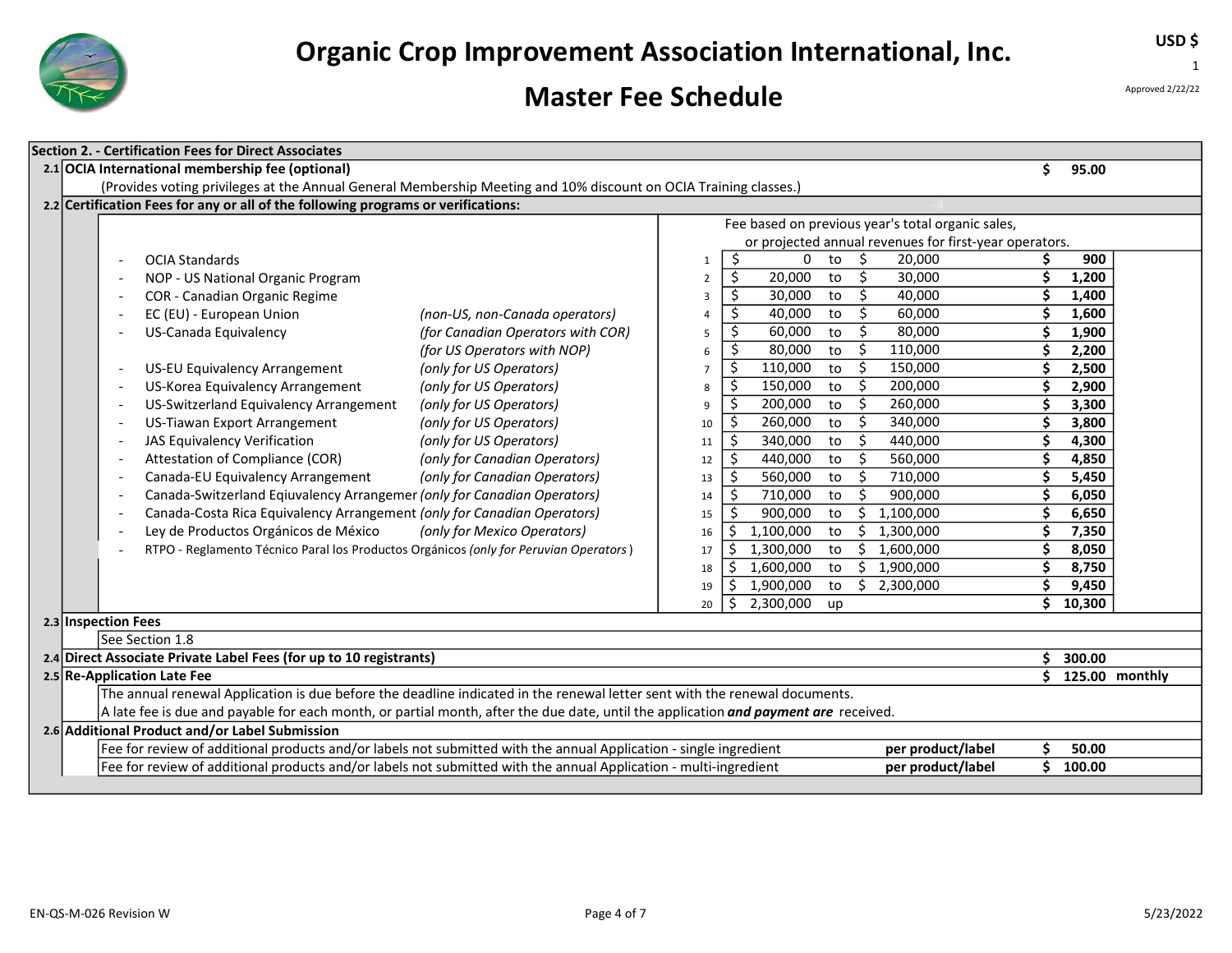

#### Master Fee Schedule

1

USD \$

#### Section 3. - Certification Fees for Chapter Members or Direct Associates

#### 3.1 JAS Certification

OCIA-Japan is accredited by MAFF to administer the JAS certification program. OCIA can assist you with your JAS application.

|                                    |                                            |       | If you apply for JAS, in addition |     | Verification (Secondary/Unannounced) Inspection (if necessary) |                      |                        |
|------------------------------------|--------------------------------------------|-------|-----------------------------------|-----|----------------------------------------------------------------|----------------------|------------------------|
| <b>Certification Fees</b>          | If you apply for JAS only                  |       | to OCIA, NOP, COR, LPO or RTPO    |     |                                                                | <b>Whole Process</b> | <b>Partial Process</b> |
| Application Fee                    |                                            | 1,900 |                                   | 360 | Arrangement Fee                                                | 300                  | 100                    |
| <b>Pre-Inspection Review Fee</b>   |                                            | 100   |                                   | 100 | Document Review Fee                                            | 50                   | 50                     |
| Inspection Fee per Day             |                                            |       |                                   |     | Inspection Fee per Day                                         | 100                  | 100                    |
| Canada                             | $(half-day minimum)$                       | 320   |                                   | 320 | Travel Fee per Day                                             | 50                   | -50                    |
| Quebec                             | (half-day minimum)                         | 550   |                                   | 550 | Report Writing Fee                                             | 300                  | 100                    |
| Latin America                      | (plus \$275 for report writi $\frac{1}{2}$ | 150   |                                   | 150 | <b>Review Fee</b>                                              | 200                  | 100                    |
| US                                 |                                            | 450   |                                   | 450 | Actual Travel Expense                                          | As billed            | As billed              |
| <b>Post-Inspection Review Fees</b> |                                            | 200   |                                   | 200 |                                                                |                      |                        |
| Actual Travel Expense              | As billed                                  |       | As billed                         |     |                                                                |                      |                        |
| <b>Total Fees</b>                  | $$2,200 + inspection$                      |       | $$660 + inspection$               |     |                                                                |                      |                        |
|                                    | plus actual travel expense                 |       | plus actual travel expense        |     |                                                                |                      |                        |

| If you apply for JAS, in addition |     | Verification (Secondary/Unannounced) Inspection (if necessary) |                        |           |  |  |           |  |  |
|-----------------------------------|-----|----------------------------------------------------------------|------------------------|-----------|--|--|-----------|--|--|
| OCIA, NOP, COR, LPO or RTPO       |     | <b>Whole Process</b>                                           | <b>Partial Process</b> |           |  |  |           |  |  |
|                                   | 360 | Arrangement Fee                                                |                        | 300       |  |  | 100       |  |  |
|                                   | 100 | Document Review Fee                                            |                        | 50        |  |  | 50        |  |  |
|                                   |     | Inspection Fee per Day                                         |                        | 100       |  |  | 100       |  |  |
|                                   | 320 | Travel Fee per Day                                             |                        | 50        |  |  | 50        |  |  |
|                                   | 550 | Report Writing Fee                                             |                        | 300       |  |  | 100       |  |  |
|                                   | 150 | l Review Fee                                                   |                        | 200       |  |  | 100       |  |  |
|                                   | 450 | Actual Travel Expense                                          |                        | As billed |  |  | As billed |  |  |
|                                   | --- |                                                                |                        |           |  |  |           |  |  |

#### 3.2 Shade-Grown Coffee Certification

OCIA Shade-Grown Coffee Certification (must be certified to OCIA Standards) included in fee for OCIA Standards

#### 3.3 Bird-Friendly Certification

Smithsonian Migratory Bird Center (SMBC) Bird-Friendly Certification **\$ 100.00** \$ 100.00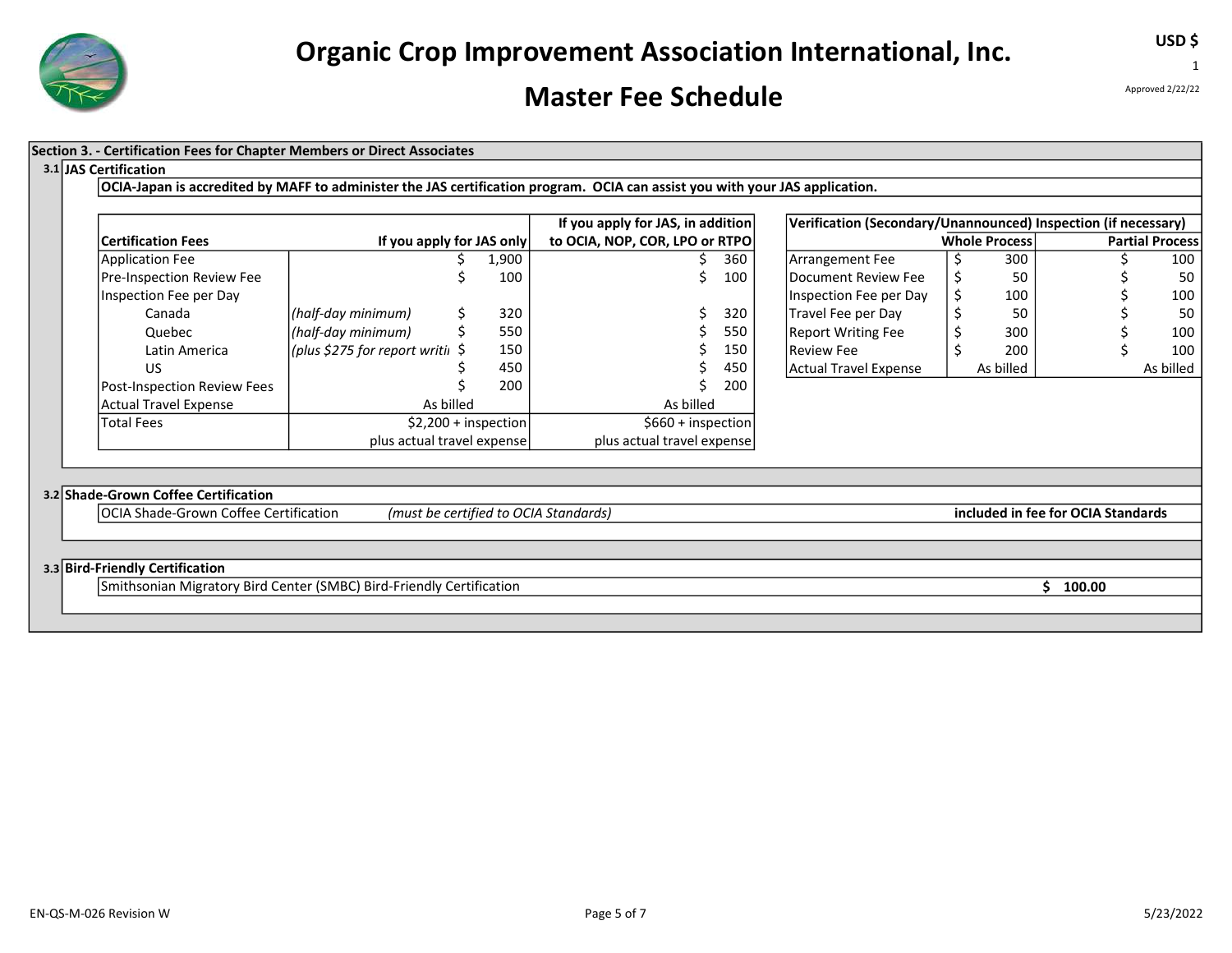

### Master Fee Schedule

Approved 2/22/22

USD \$

1

| Section 4. - Other Fees and Charges                                       |                                                                                            |              |    |                  |                             |
|---------------------------------------------------------------------------|--------------------------------------------------------------------------------------------|--------------|----|------------------|-----------------------------|
| 4.1 OCIA Membership Fee for each Chapter                                  |                                                                                            |              | \$ | 95.00            |                             |
|                                                                           |                                                                                            |              |    |                  |                             |
| 4.2 Conversion/Transition Year Review                                     | (An operator seeking future certification who only meets the requirements of transition or | $US-only ->$ | Ś. | 600.00 flat      |                             |
|                                                                           | conversion under the applicable standards may complete the review process.                 |              |    |                  | (includes inspection costs) |
|                                                                           | The operator cannot be eligible for any organic sales through any other programs.)         | Canada ->    |    |                  | $300.00$ + inspection       |
| 4.3 Supporting Memberships                                                | (non-certified or non-operator individuals who support and partcipate in OCIA)             |              |    |                  |                             |
|                                                                           | Chapter members supporting OCIA International                                              |              |    | 35.00            |                             |
|                                                                           | Direct Supporting members                                                                  |              |    | 50.00            |                             |
| 4.4 Document Review, File Translation - French or Spanish to/from English |                                                                                            |              |    | 250.00           |                             |
| 4.5 Products, Forms, and Documents                                        | Bills of Lading (BOLs)                                                                     |              |    |                  | 35.00 set of 100            |
|                                                                           | Off-Farm Transportation Cleaning Affidavit (Clean Truck)                                   |              |    |                  | 35.00 set of 100            |
| (plus actual postage costs per package)                                   | Metal OCIA "No-Spray Zone" signs                                                           |              |    | 10.00 each       |                             |
|                                                                           | <b>OCIA Truck Magnets</b>                                                                  |              |    | 20.00 each       |                             |
|                                                                           | Business-related information<br>(Contested Certification Decisions and Appeals, etc.)      |              |    |                  | 35.00 per half hr.          |
|                                                                           | Copy of Operator's Current Certificate issued to other than the Certified Operator         |              |    | 35.00 each       |                             |
| 4.6 Wire Transfer fees                                                    | (incoming or outgoing)                                                                     |              |    | 40.00 each       |                             |
| 4.7 Shipping/Courier fees                                                 | (if requested for any service)                                                             |              |    | 65.00 each       |                             |
| 4.8 Document Preparation                                                  | <b>Transaction Certificates (TCs)</b>                                                      |              |    | <b>No Charge</b> |                             |
| (plus Courier Fee per shipment)                                           | Export Documents (ECC, COI, TM-11, NAQS, or NOP-2110)                                      |              |    | 70.00 each       |                             |
| 4.9 JAS Training                                                          | For CGGs (Community Grower Groups)                                                         |              |    | 200.00           |                             |
|                                                                           | For Processors                                                                             |              |    | 150.00           |                             |
|                                                                           | For Packers, RePackers                                                                     |              |    | 100.00           |                             |
|                                                                           | For Farms                                                                                  |              |    | 50.00            |                             |
| 4.10 Mediation and Reinstatement                                          |                                                                                            |              |    |                  |                             |
|                                                                           | For Operators requesting Mediation                                                         |              |    | 150.00           |                             |
|                                                                           | For Operators requesting Reinstatement                                                     |              |    | 300.00           |                             |
|                                                                           |                                                                                            |              |    |                  |                             |
|                                                                           |                                                                                            |              |    |                  |                             |